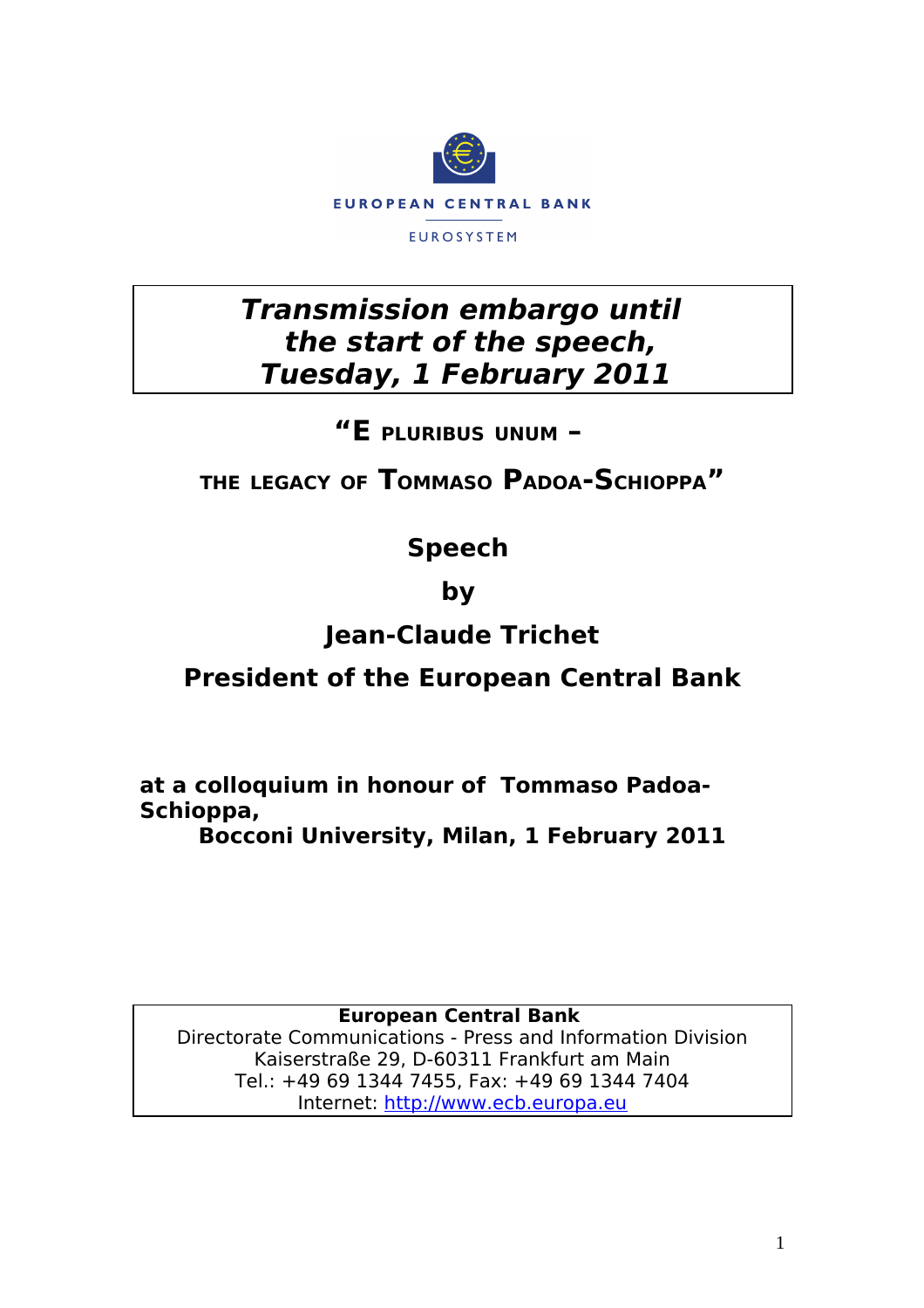#### **Reproduction is permitted provided that the source is acknowledged.**

Mr President of the Republic, Dear Mario Monti, Dear Carlo Ciampi, Cher Jacques Delors, Dear Romano Prodi, Dear Paul Volcker, Dear Mario Draghi,

Ladies and Gentlemen,

"Aún aprendo" – "I am still learning". This is the name of a painting by the late Spanish painter Francisco Goya.

A beautiful, colourful souvenir with this very motto – "I am still learning" – is what Tommaso left to his colleagues when he completed his seven-year mandate as a member of the Executive Board of the European Central Bank, in 2005. It was well chosen. For it encapsulates his own tireless search for knowledge and new ideas and in particular how Tommaso saw, and shaped, the world around him: central banking, the single currency and European unification.

Tommaso once told to me what his high school teachers advised him in his early youth: that he needed to decide what interests him most: whether to understand or whether to change the world. The choice of Tommaso was economics. And, because the subject of economics is human action, he thought that the call for action would prevail, in his motivations, over the enquiring spirit. I remain profoundly impressed by the remarkable capacity of Tommaso to combine practical activity with reflection and analysis, without which action would be ineffective.

This has been his way to be in the world and to search for truth.

In 1998, Tommaso joined the European Central Bank (ECB) to serve a currency and an institution that few had believed would be created in time according to the Treaty. The institution was assigned the extraordinary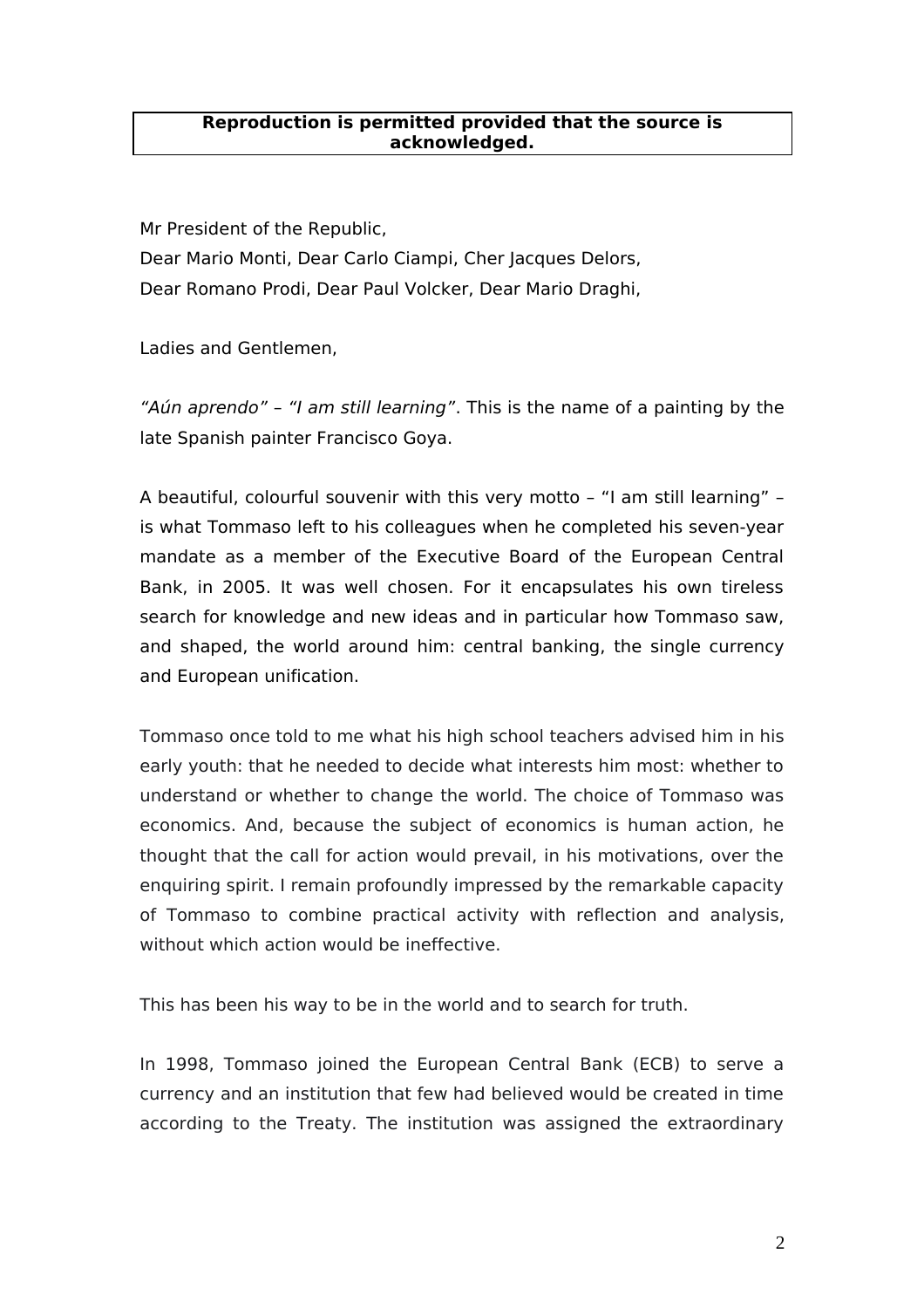mission to deliver to 11 and, soon after, 12 nations and 300 million Europeans a currency which would have the highest level of confidence and credibility from the start.

Over the course of his central banking career, Tommaso gradually developed a general paradigm of what he believed central banking involves. This paradigm is drawn from the evolution of modern central banks over the last 200 years. As the role of money – as a means of payment, a unit of account and a store of value – evolved over time, also what he called the *triadic* function of central banking evolved. In his view, ensuring price stability refers to money as a unit of account and a store of value; operating and supervising the payment system refers to money as a means of payment; and pursuing the stability of banks refers to money as a means of payment and a store of value. I would add that price stability is the primary goal, the primary mandate and that ensuring price stability is also a precondition for the other functions to be correctly exerted.

Tommaso's paradigm still provides a single and consistent order, in which the responsibilities of a central bank have their place. To each of these activities – from monetary policy to banknote printing, to market operations, financial stability, payment systems, relations with other public institutions, dialogue with the financial community and international cooperation – Tommaso has been assigned at different stages of his professional life.

In all these activities the central bank pursues and represents the public interest of a sound and credible currency, one that preserves its value over time.

And it is with great pride that I say today, in particular thanks to Tommaso's contribution, together with all members of the Executive Board, of the Governing Council and the staff of the ECB, that our primary mandate has been fulfilled: with an average inflation rate in the euro area over the past 12 years of 1.97%, the ECB governing council has delivered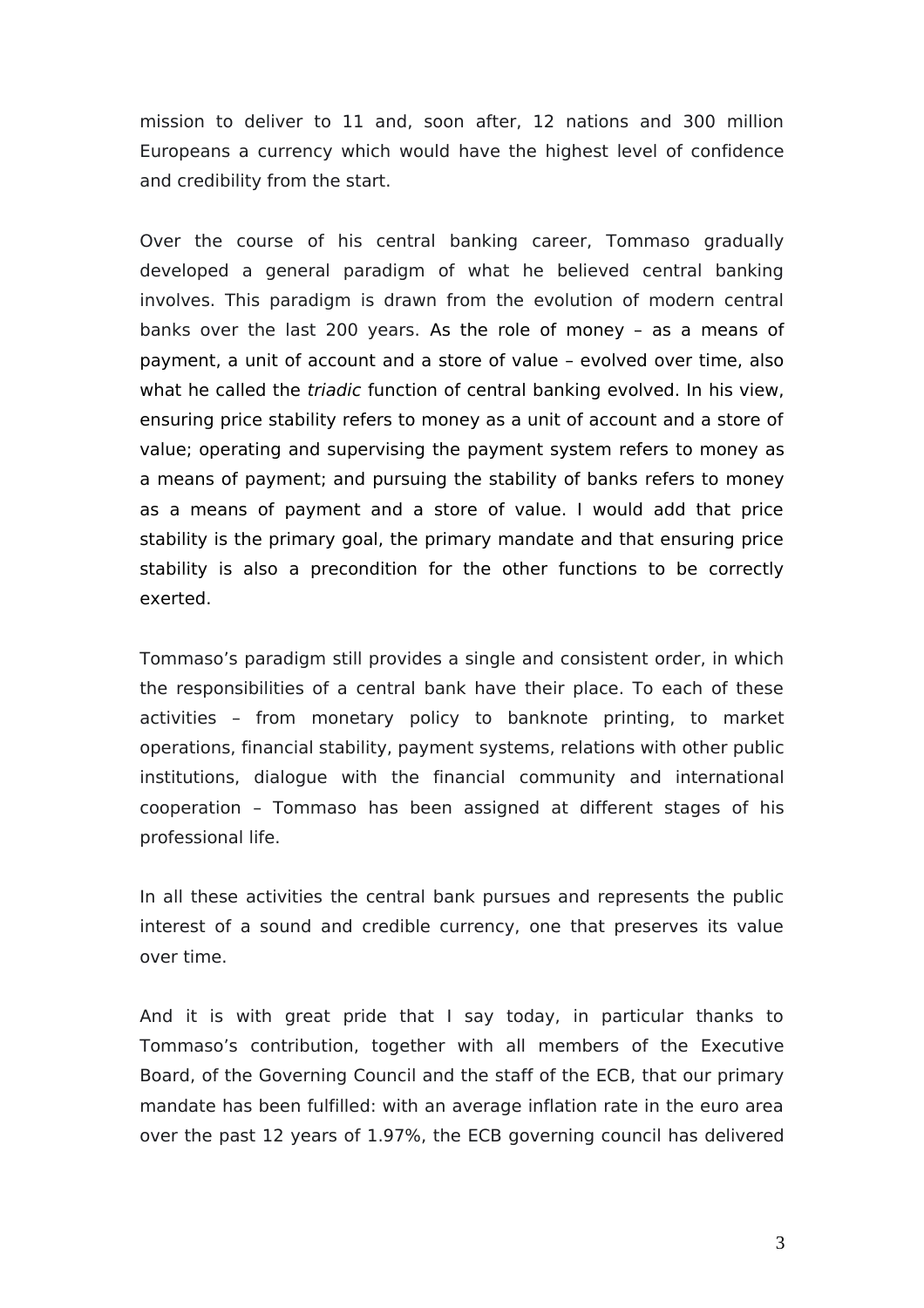what 330 million Europeans expect – "la difesa del risparmio", "die Währung zu sichern", "assurer la stabilité des prix".

This remarkable track record has been delivered by a team of, today, 18 central banks (the ECB, as captain of the team, and the national central banks of the 17 euro area countries), which we call the Eurosystem. From the very beginning, Tommaso saw the challenge of making the full body of the Eurosystem an effective, continent-wide central bank, to make all its components act together, as I call it, as a true team, with a strong and dedicated team spirit.

It has not always been easy to draw the appropriate line between preserving the diversity of national traditions, cultures and institutional arrangements, which illustrate the richness of Europe, and being European in the definition of the policy missions and pursuing the public interest.

Tommaso was a central banker by profession, but he was also an advocate of a united Europe by deep personal conviction. European unification as a project which is economic in content and historically strategic.

On the one hand, the creation of a single market was a process. A process that could ultimately lead to the contradiction which Tommaso referred to as the "inconsistent quartet" – that free trade, free mobility of capital, a system of fixed exchange rates and autonomous national monetary policies were incompatible. One of the four would come under pressure and would have be surrendered in order to avoid inconsistency.

The single currency was the way to square the circle in eliminating the independent national monetary policies.

One single money for one single market.

Tommaso saw the creation of the single currency as an ultimate integrative step, in the clearly defined policy field of monetary policy and was very aware of the responsibility given to the ECB to make this a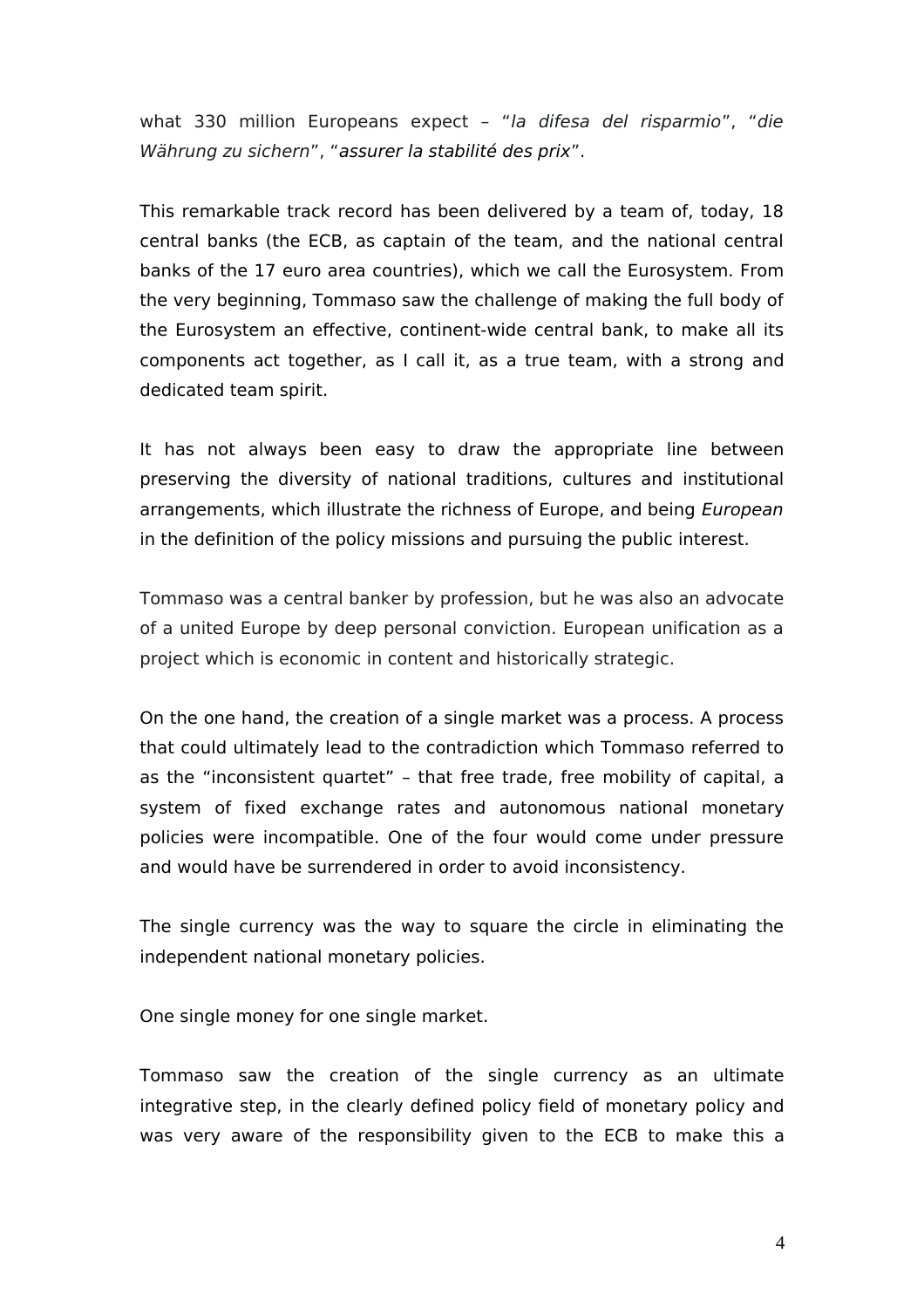success and a stepping stone for completing and achieving economic integration. The euro contained a strong commitment to move towards more economic integration.

One of the lessons of the present crisis is precisely the necessity to not only very strictly apply the governance of the fiscal policy that was enshrined in the Maastricht treaty and in the Stability and Growth Pact, but to reinforce very significantly this governance and to enlarge it to the surveillance of competitive indicators and macropolicies.

This is why I called, on behalf of the governing council of the ECB, for a quantum leap towards strengthening the institutional foundations of EMU and deepening economic union. The framework for economic governance needs to take into account that the euro area must operate, de facto, as a quasi-fiscal federation, in which the college of participating governments has the responsibility of exerting a very strong surveillance on national economic and fiscal policies.

Tommaso has always been very profoundly convinced that it was necessary to reinforce considerably the E letter in EMU in order for Economic Union (EU) to be fully commensurate to Monetary Union (MU). And the time to move is now.

We need, in particular, a stronger role of EU institutions, quasiautomaticity of the surveillance process, quasi-automaticity of sanctions, a much more effective enforcement. We need sound economic and fiscal policies to be performed individually by each nation and to be effectively and rigorously controlled by the peers, in each member's very own interest and in the interest of all.

When the sad news of Tommaso's passing away reached us, we were preparing the inaugural meeting of the European Systemic Risk Board (ESRB), which I have the honour to chair. Poor Tommaso passed away before we had the ESRB inaugural meeting on 20 January 2011. In commemorating Tommaso and his legacy, the ESRB deserves a particular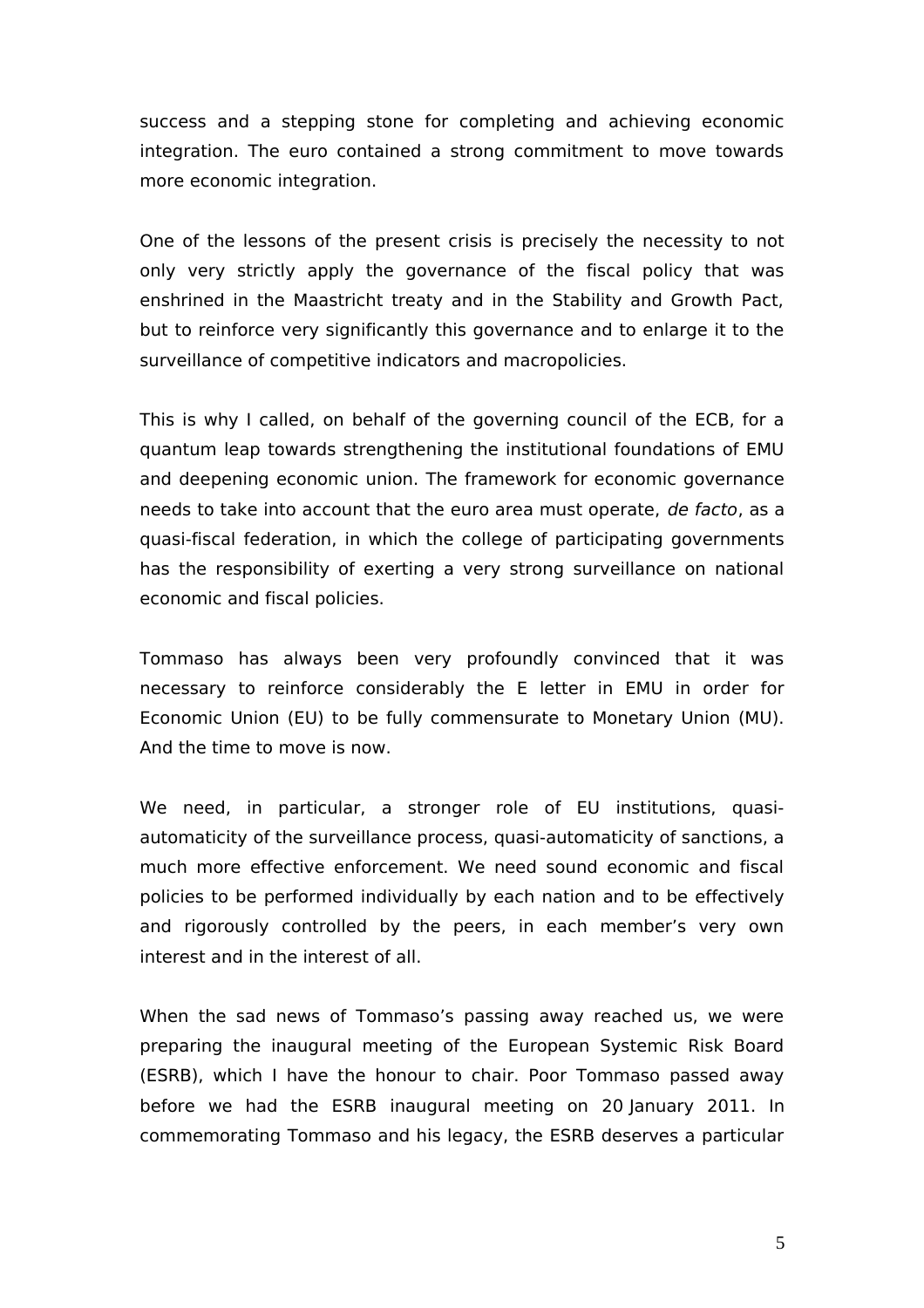mention because the reform of Europe's supervisory architecture was, like the single currency, one of his more profoundly held professional concerns.

Indeed, Europe has been confronted with the problem of asymmetry between economic development and institutional response also in the area of financial markets. While financial integration in the Single Market was progressing, regulation and supervision remained fragmented. Tommaso devoted a large part of his professional life to overcoming this fragmentation and making regulatory and supervisory structures commensurate with the realities of integrated European financial markets. He argued tirelessly in favour of a single rule book for financial institutions and was among the first to call for the establishment of supervisory authorities at EU level.

With the setting up of the European System of Financial Supervision, and three European Supervisory Authorities and the European Systemic Risk Board, we are a step closer to overcoming this asymmetry.

Our dear dear Tommaso, the militant of the European Union, the president of "Notre Europe", founded by Jacques Delors, used to quote Jean Monnet frequently. One of the quotations he loved - and that I love - is the following:

"Quand on est determiné sur l'objectif que l'on veut atteindre, il faut agir sans faire d'hypothèses sur les risques de ne pas aboutir. Aussi longtemps que vous ne l'avez pas essayé, vous ne pouvez pas dire qu'une chose est impossible".

Which I would translate – firstly, in Italian and then in English:

"Quando si è decisi sull'obiettivo che si vuole raggiungere, bisogna agire senza fare ipotesi sui rischi di insuccesso. Finché non avete tentato, non potete dire che qualcosa sia impossibile."